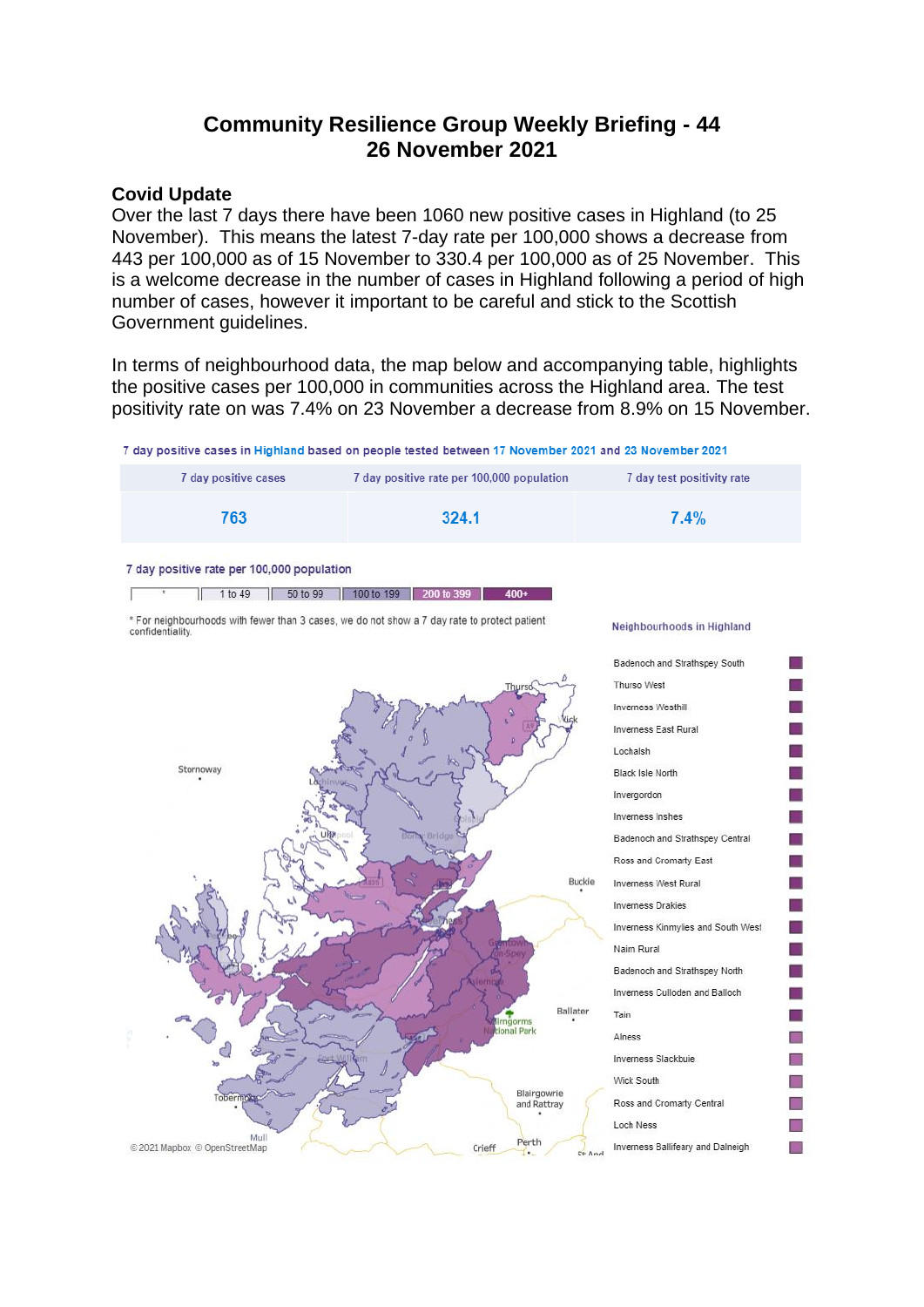#### **Scotland has Moved Beyond Level Zero**

From 9 August 2021 the whole of Scotland moved to beyond Level 0. You can find Scottish Government guidance for everyone on how to stay safe and prevent the spread of COVID-19 here.

[https://www.gov.scot/publications/coronavirus-covid-19-staying-safe-and-protecting](https://www.gov.scot/publications/coronavirus-covid-19-staying-safe-and-protecting-others/)[others/](https://www.gov.scot/publications/coronavirus-covid-19-staying-safe-and-protecting-others/)

#### **Scottish Government messages this week**

The First Minister gave a statement to Parliament on COVID-19 on Tuesday, 23 November 2021 [https://www.gov.scot/publications/deputy-first-minister-statement](https://www.gov.scot/publications/deputy-first-minister-statement-covid-19/)[covid-19/.](https://www.gov.scot/publications/deputy-first-minister-statement-covid-19/)

Key messages included:

Restrictions being tightened or reintroduced in a number of European countries are a reminder that the threat of the pandemic unfortunately is not yet behind us.

Thankfully, Scotland is not, at this stage, seeing the rapid rise in cases that others are experiencing, however we must continue to take care and we must not allow ourselves to be lulled into any false sense of security.

In the past seven days, the average number of new cases being recorded each day has fallen from just over 3,000 to just under 3,000 – it's been a fall of around 3%.

However, there continues to be quite a marked variation between different age groups. In the over 60s, cases fell by 19%, likely reflecting the progress of the booster programme.

In the under 60s there was only a very slight decline and in younger age groups, cases have been broadly static over the past week.

In the past week, the number of people in hospital with COVID has fallen only slightly - from 779 to 743. And the number of people in intensive care has risen very slightly – from 57 to 60.

A number of different factors will be at play over the next few weeks.

On the one hand, the booster programme will continue to gather pace; and more people in younger age groups will receive their primary vaccinations.

On the other hand, we can also expect more indoor mixing to take place - as the weather gets colder, and of course as we head towards the festive season.

All of this is putting significant and sustained pressure on the NHS.

That is why the Cabinet decided to retain for a further period all of the remaining legal protections, such as the requirement to wear face coverings, to keep in place the COVID certification scheme, and also to intensify our public information campaign in the weeks ahead. From 6 December it will be possible to access larger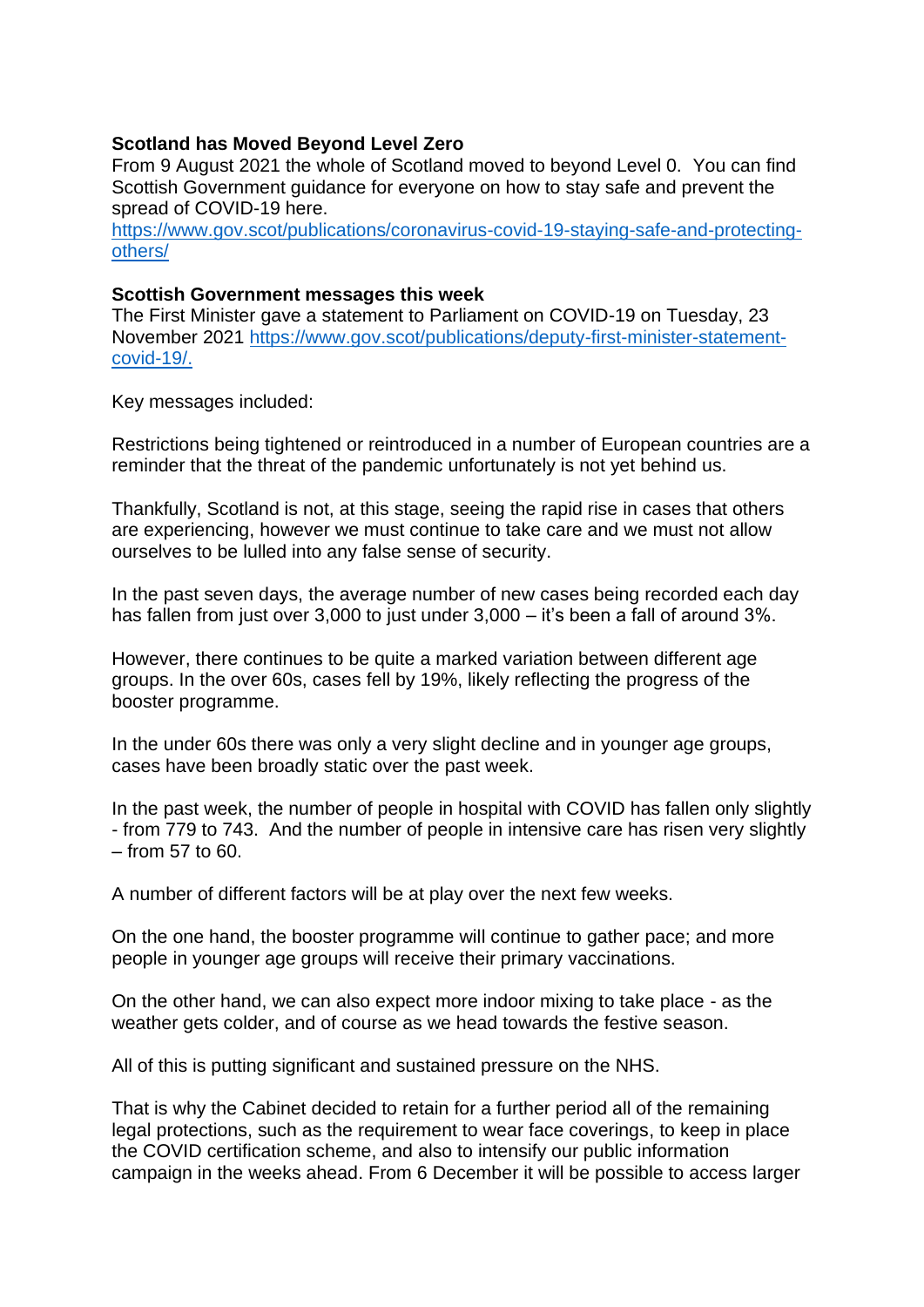venues or events covered by the COVID certification scheme by showing either proof of vaccination, as now, or a recent negative lateral flow test result

Getting vaccinated remains the single most important thing any of us can do to protect ourselves and others. Everyone, including pregnant women, should get vaccinated - whether for a first, second, third or booster jag - as soon as they are able. And get your flu jag too if you are eligible for that.

As well as taking up vaccination, everyone should to take regular lateral flow tests, and make extra effort over the festive period to take an lateral flow test before any occasion when socialising with others. And if it is positive, do not go. Instead get a PCR test and self-isolate while you wait for the result.

Wearing face coverings on public transport, in shops and when moving around in hospitality settings remains a legal requirement and is also a vital protection - a study published just last week suggested that face coverings may reduce the risk of transmission by over 50%.

Good ventilation also reduces risks in indoor spaces. So please open windows if you have people round.

And lastly, please do continue to work from home whenever possible. [https://www.gov.scot/publications/coronavirus-covid-19-update-first-ministers](https://www.gov.scot/publications/coronavirus-covid-19-update-first-ministers-statement-23-november-2021/)[statement-23-november-2021/](https://www.gov.scot/publications/coronavirus-covid-19-update-first-ministers-statement-23-november-2021/)

## **Covid-19 Testing**

The chart below provides a helpful overview of the types of tests available (attached as pdf)

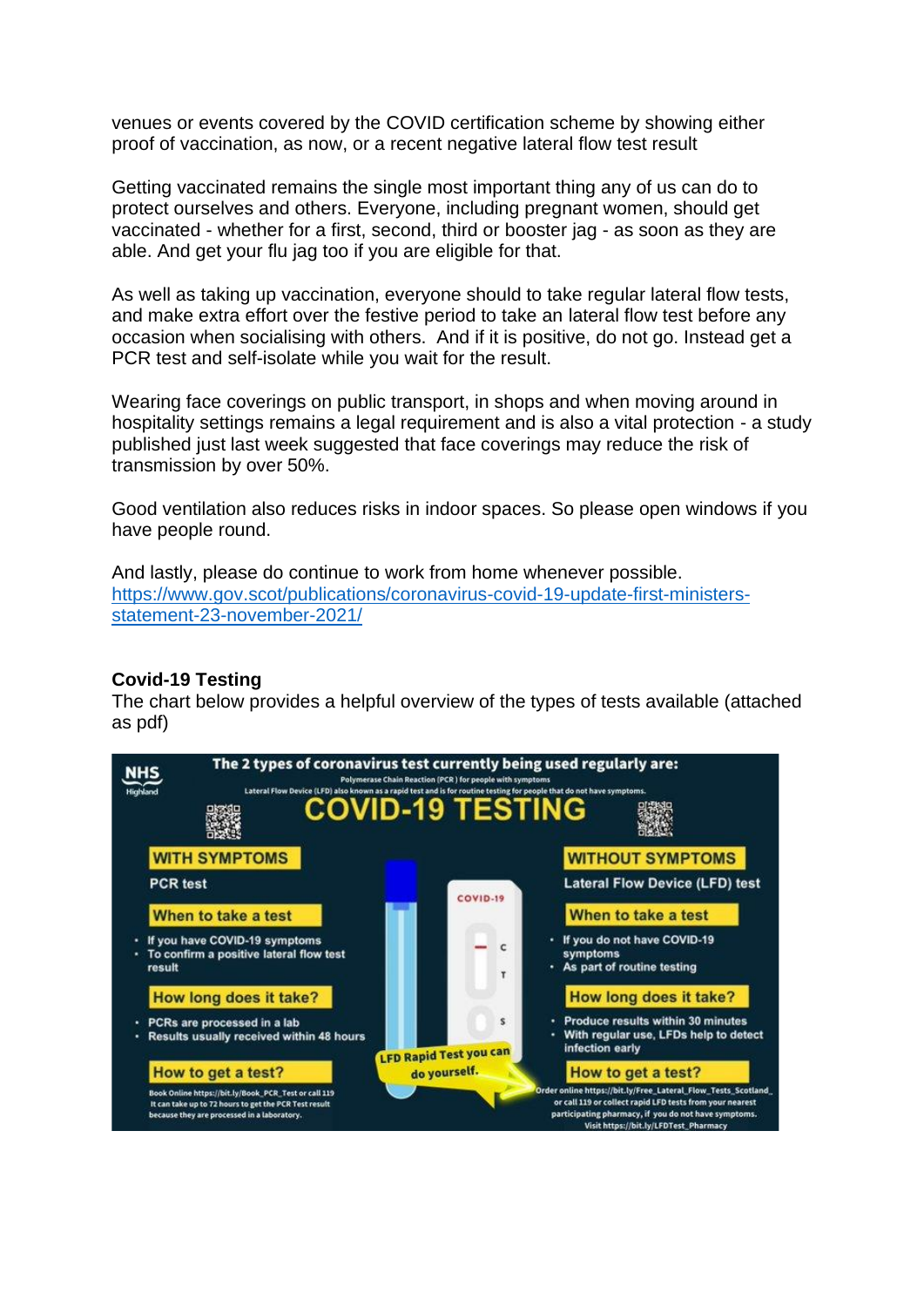# **Symptomatic Testing (with symptoms)**

If you do believe you have symptoms, please self-isolate and book a PCR test. Postal PCR kits are available through NHS Inform either online **[here](https://eur02.safelinks.protection.outlook.com/?url=https%3A%2F%2Fwww.nhsinform.scot%2Fillnesses-and-conditions%2Finfections-and-poisoning%2Fcoronavirus-covid-19%2Ftest-and-protect%2Fcoronavirus-covid-19-how-to-do-a-pcr-test-at-home&data=04%7C01%7C%7C782f2f7756ee483e42e308d94dec951d%7C89f0b56e6d164fe89dba176fa940f7c9%7C0%7C0%7C637626500816082039%7CUnknown%7CTWFpbGZsb3d8eyJWIjoiMC4wLjAwMDAiLCJQIjoiV2luMzIiLCJBTiI6Ik1haWwiLCJXVCI6Mn0%3D%7C1000&sdata=Y%2BavkxLVdZX7n9HajM7JAMRH0o5v7yj1NIhNsrPP9Tg%3D&reserved=0)** or by calling 0800 028 2816.

In addition to the local support that is available, people can get support to self-isolate by calling the Council's helpline number: 0300 303 1362. This can include access to food and supplies to self-isolate and individuals may be entitled to a £500 selfisolation support grant.

# **Asymptomatic Testing (without symptoms)**

It continues to be important that people test themselves even if they don't have symptoms. Taking a rapid LFD test twice a week can help stop new variants earlier, limiting the spread of the virus.

Test kits are available at pharmacies, or to order online from [www.nhsinform.scot/testing,](http://www.nhsinform.scot/testing) or by calling 119. Test kits are also available at Community testing sites. The details for where these are next week are outlined below.

#### **Community Testing 29 November – 3 December for those without symptoms (Asymptomatic)**

The community testing programme offers rapid COVID-19 tests for people without symptoms.

## **Next week a mobile testing unit will be in Fort William.**

The mobile testing unit 'Testalot' will be in the Middle Street Car Park, Fort William. PH33 6EU Opening times will be;

- Monday 29 November 12 noon-4pm
- Tuesday 30 November 9am-4pm
- Wednesday 1 December 9am-4pm
- Thursday 2 December 9am-4pm
- Friday 3 December 12 noon-4pm

Just to emphasise that there are no specific outbreaks in this community, this is to support normalising testing across the area.

No appointment is necessary, and it will be open both for asymptomatic testing and to collect LFD test kits.

Please note that these drop-in sessions for community testing are only for people without symptoms. Anyone that becomes unwell should isolate immediately and seek a PCR test. PCR tests can be booked through NHS Inform online or by calling 0800 028 2816.

Those who attend a COVID-19 Mobile Clinic will also have the opportunity to enter a free monthly draw to win an Amazon Kindle e-reader (10<sup>th</sup> generation, with 6" backlit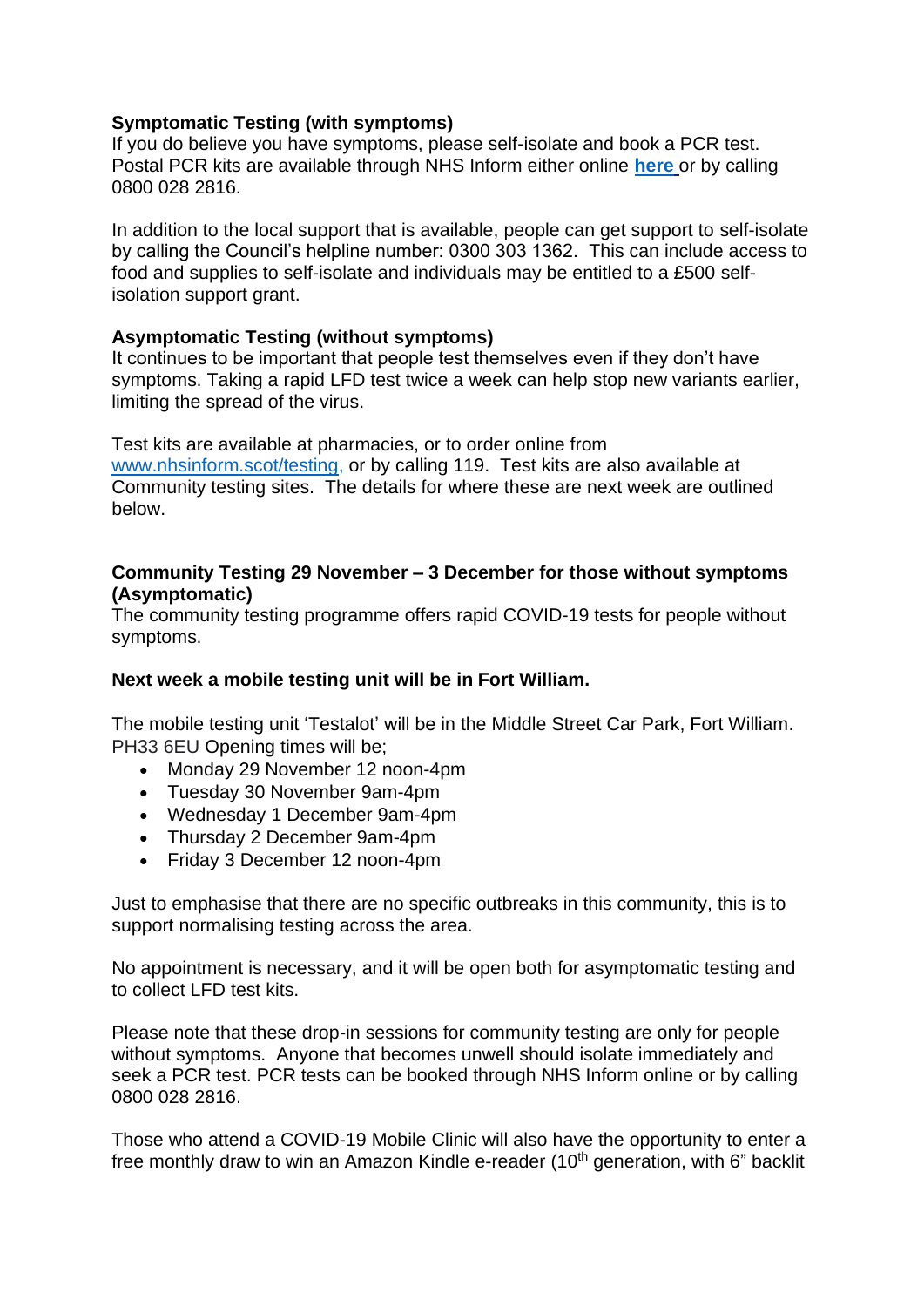display) after completing an exit survey. The winner will be drawn by random at the end of the month.

I would appreciate it if you could encourage people across your networks to attend.

# **Covid-19 Vaccination Update**

The latest update from NHS on the vaccine can be accessed at the following link: [www.nhsinform.scot/covid19vaccine.](http://www.nhsinform.scot/covid19vaccine)

For details of vaccination access for flu and Covid-19 and information about drop-in clinics that are operating in Highland please check the following link: <https://www.nhshighland.scot.nhs.uk/COVID19/Pages/Vaccination.aspx>

## **Vaccination Scams**

Scammers are using mobile phone numbers to offer COVID-19 tests using a 'vaccinationpass' website which then demands payment.

If you receive a message, call, or link like this, do not respond. Instead, notify [www.scamwatch.scot](https://l.facebook.com/l.php?u=http%3A%2F%2Fwww.scamwatch.scot%2F%3Ffbclid%3DIwAR1CaklQ6iwavFGlp5wGDowoOIQAIkVsr2aHwiu7cGzNoEY_ESeOOyTPex4&h=AT2cl3YgxOodbMWJBxy2LnYguaMttXmC99x_F1OYDn-BVq2Z_ko9mv0LaXAzaBAxVlnp-JCla3gPx5JSO_61K3DsLAcsx0a_eClEc-8WUpVcclYRGyB__0Pf1pe_1jGtPQ&__tn__=-UK-R&c%5b0%5d=AT3JSNQACBoUlAeDvOyI1FQ5CjRUKSKlbEgSC4-XFWORzzDjL7GKJqHUQkylGZ2kgiZGypec69ZGfxWQF2ywRbyopg37e9YxDn0jLUrTVKkMoLj9b_3Uyostyye8do4cQGl_OAqpIXv_FMedmyV2mbbyxHfWSu0IBLzYH6xQ5PTl0-WpCtCw) or call 0808 164 6000.

## **Suicide Intervention and Prevention Programme**

Please find attached a flyer with upcoming dates for Suicide Intervention and Prevention Programme Training through December to February.

The SIPP programme aims to improve awareness of suicidal thinking; to increase confidence to ask someone if they are feeling suicidal; and to support them to seek further help. The training is currently delivered online by approved suicide prevention trainers and is split over 2 x 2hr sessions - attendance at both sessions is required.

Dates are open to any staff from the Highland Community Planning Partnership in the North Highland area including: staff who want to be able to help someone who might be at risk of suicide; all staff NHS (including clinical staff), Council, frontline services, Third Sector who have patient/client/service user/public contact who have had no previous suicide awareness training or last training was more than three years ago. Any queries to [nhsh.mentalhealthtraining@nhs.scot](mailto:nhsh.mentalhealthtraining@nhs.scot)

## **Prevalence of fuel poverty within Highland**

For an update on fuel poverty concerns in Highland and information on some of the sources of advice and support available, read the Highland Council press article illustrating the deeply concerning level of fuel poverty and tough financial decisions being faced by residents throughout Highland, particularly those in rural areas [https://www.highland.gov.uk/news/article/14169/members\\_react\\_to\\_the\\_concerning](https://www.highland.gov.uk/news/article/14169/members_react_to_the_concerning_prevalence_of_fuel_poverty_within_highland) [\\_prevalence\\_of\\_fuel\\_poverty\\_within\\_highland.](https://www.highland.gov.uk/news/article/14169/members_react_to_the_concerning_prevalence_of_fuel_poverty_within_highland)

## **Weather Warning**

Much of Scotland will experience very windy conditions over the next 24 hours or so, and a generally cold few days, with the return of wintry hazards of snow and ice in